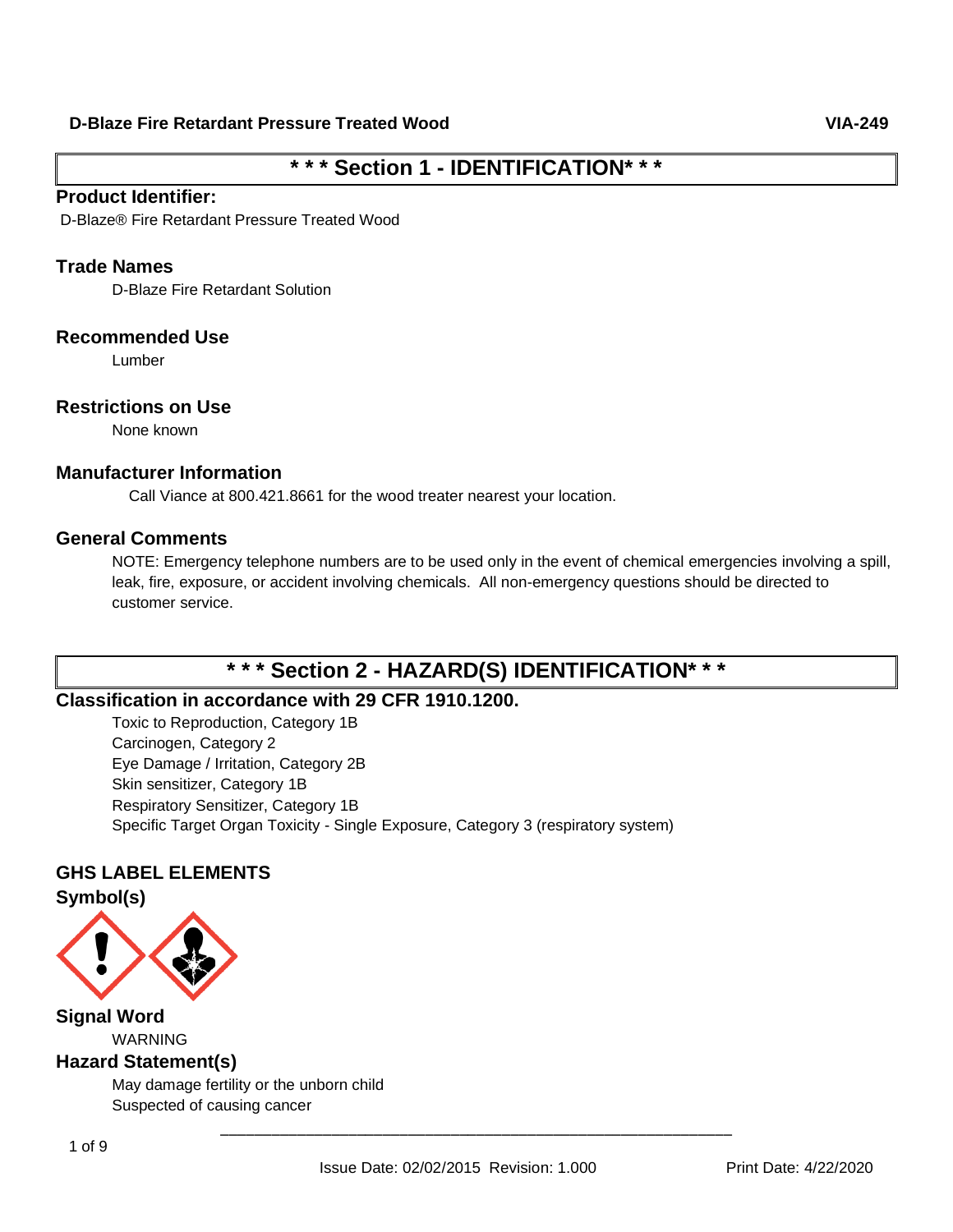Causes eye irritation May cause an allergic skin reaction May cause respiratory irritation May cause allergy or asthma symptoms or breathing difficulties if inhaled

## **Precautionary Statement(s)**

### **Prevention**

Obtain special instructions before use. Do not handle until all safety precautions have been read and understood. Do not breathe dust. Use only outdoors or in a well-ventilated area. Contaminated work clothing should not be allowed out of the workplace. Wear protective gloves/clothing and eye/face protection. Wash thoroughly after handling. Do not eat, drink, or smoke when using this product.

#### **Response**

IF INHALED: Remove victim to fresh air and keep at rest in a position comfortable for breathing. IF ON SKIN (or hair): Remove/take off immediately all contaminated clothing. Rinse skin with water/shower. Wash contaminated clothing before reuse. If skin irritation or rash occurs: Get medical advice/attention. IF IN EYES: Rinse cautiously with water for several minutes. Remove contact lenses, if present and easy to do. Continue rinsing. IF SWALLOWED: Rinse mouth. Do NOT induce vomiting. Call a POISON CENTER or doctor/physician if you feel unwell.

#### **Storage**

Store locked up.

## **Disposal**

Dispose in accordance with all applicable regulations.

## **Hazard(s) Not Otherwise Classified**

Combustible solid. Dust may form explosive mixtures with air. Wood dust is a potential health problem when wood particles from processes such as sanding, drilling, machining, and cutting become airborne. Inhalation of these particles may cause allergic respiratory symptoms, mucosal and non-allergic respiratory symptoms, and cancer.

# **\* \* \* Section 3 - COMPOSITION / INFORMATION ON INGREDIENTS\* \* \***

| <b>CAS</b>    | Component                      | Percent |
|---------------|--------------------------------|---------|
| Not Available | Wood/ Wood Dusts               | 95-100  |
| Proprietary   | Phospho-Ammonium Boron Complex | - <5    |

#### **Component Related Regulatory Information**

This product may be regulated, have exposure limits or other information identified as the following: Wood dust, all soft and hard woods.

# **\* \* \* Section 4 - FIRST-AID MEASURES\* \* \***

## **Description of Necessary Measures**

## **Inhalation**

If adverse effects occur, remove to uncontaminated area. Give artificial respiration if not breathing. Get medical attention, if needed.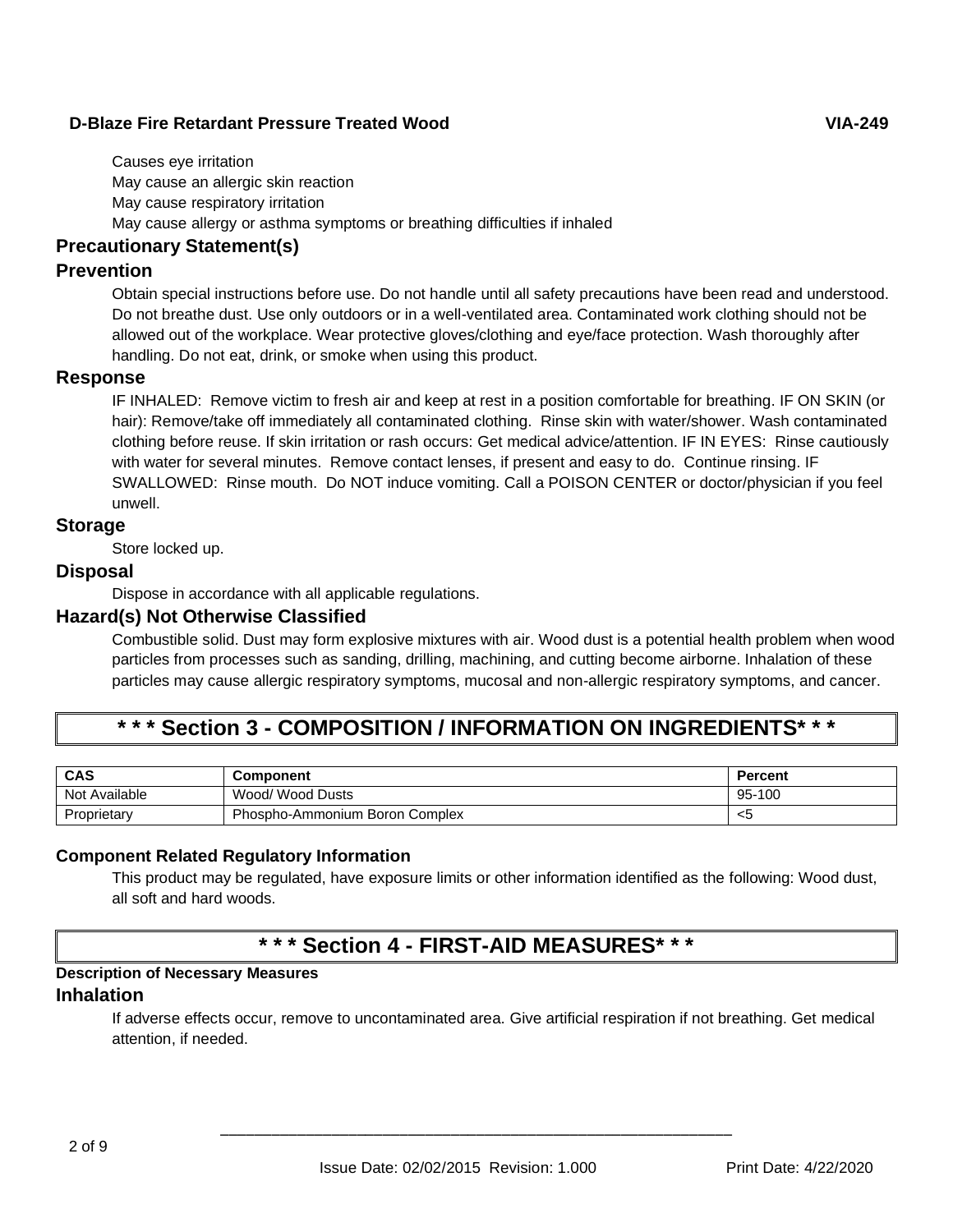## **Skin Contact**

If wood splinters are injected under the skin, get medical attention immediately. IF ON SKIN (or hair): Remove/take off immediately all contaminated clothing. Rinse skin with water/shower. Wash contaminated clothing before reuse. If skin irritation or rash occurs: Get medical advice/attention.

## **Eye Contact**

IF IN EYES: Rinse cautiously with water for several minutes. Remove contact lenses, if present and easy to do. Continue rinsing. If eye irritation occurs: Get medical advice/attention.

### **Ingestion**

IF SWALLOWED: Rinse mouth. Do NOT induce vomiting. Call a POISON CENTER or doctor/physician if you feel unwell.

#### **Most Important Symptoms/Effects**

#### **Acute**

Respiratory tract irritation, digestive system, eye irritation, allergic skin reaction.

## **Delayed**

Reproductive effects

## **Indication of Immediate Medical Attention and Special Treatment Needed, If Needed**

Respiratory ailments and pre-existing skin conditions may be aggravated by exposure to wood dust.

# **\* \* \* Section 5 - FIRE-FIGHTING MEASURES\* \* \***

#### **Suitable Extinguishing Media**

Use regular dry chemical, carbon dioxide, water spray, or regular foam Use water to wet down wood and to reduce the likelihood of ignition or dispersion of dust into the air.

Large fires: water spray or fog, alcohol-resistant foam

## **Unsuitable Extinguishing Media**

Do not use high-pressure water streams.

## **Specific Hazards Arising from the Chemical**

At elevated temperatures: May burn, but does not ignite readily. This product contains flame retardants. Combustible solid. Dust may form explosive mixtures with air.

## **Hazardous Decomposition Products**

**Combustion:** oxides of carbon, ammonium compounds, phosphorus compounds, boron compounds

## **Special Protective Equipment and Precautions for Firefighters**

This material will not burn. Product is a pressure treated wood containing a fire retardant. Wear full protective firefighting gear including self- contained breathing apparatus (SCBA) for protection against possible exposure.

#### **Fire Fighting Measures**

Move product from fire area if it can be done without risk. Cool with water spray until well after the fire is out. Keep unnecessary people away, isolate hazard area and deny entry. Avoid inhalation of material or combustion byproducts. Stay upwind and keep out of low areas.

#### **NFPA Ratings: Health:** 1 **Fire:** 0 **Reactivity:** 0 **Other:** 0

Hazard Scale:  $0 =$  Minimal  $1 =$  Slight  $2 =$  Moderate  $3 =$  Serious  $4 =$  Severe

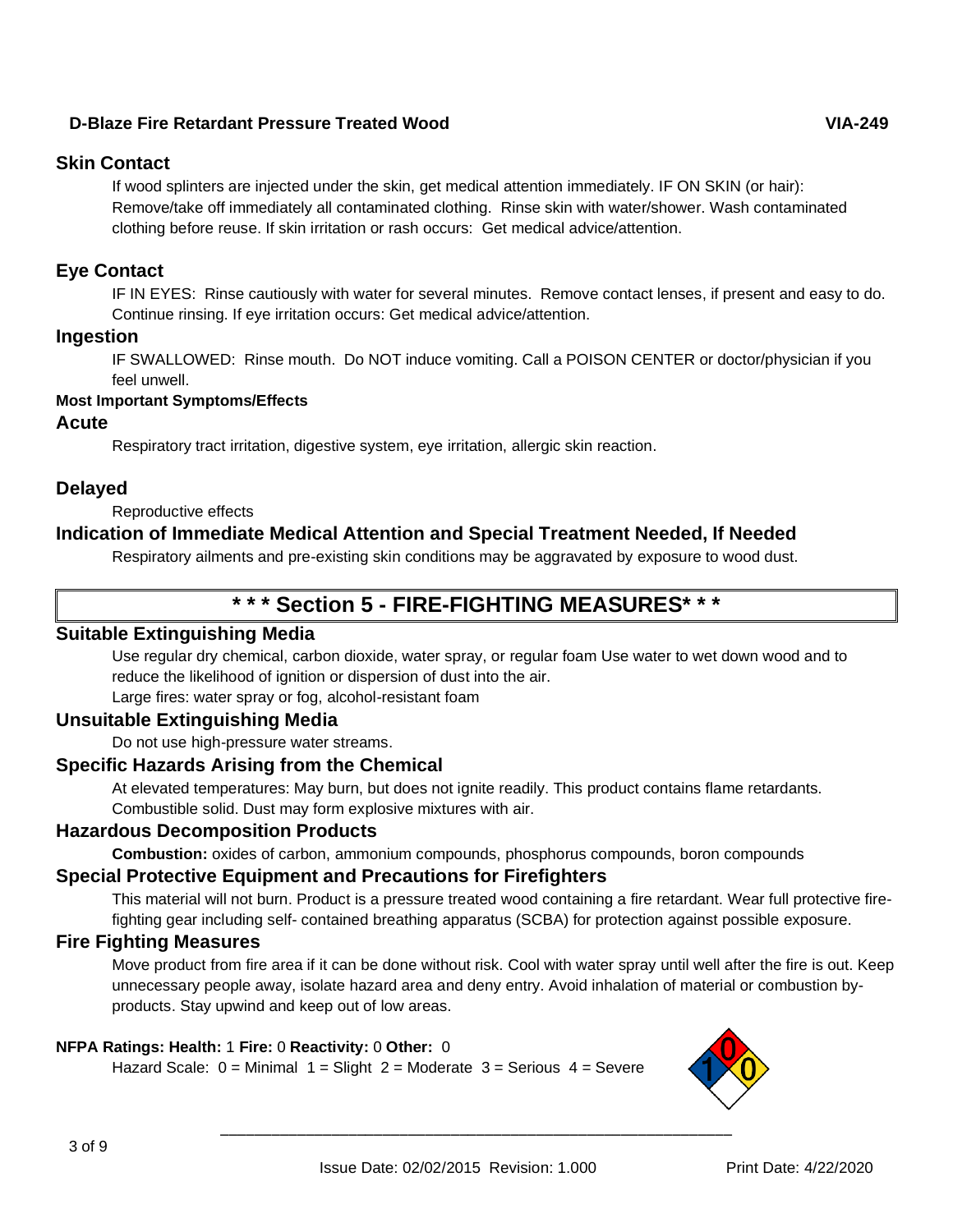# **\* \* \* Section 6 - ACCIDENTAL RELEASE MEASURES\* \* \***

## **Personal Precautions, Protective Equipment and Emergency Procedures**

No containment procedures are needed, as this product cannot spill or leak the preservative. Avoid dispersal of dust in the air (i.e., clearing dust surfaces with compressed air). Use non-sparking tools and equipment.

## **Methods and Materials for Containment and Cleaning Up**

Wear appropriate protective equipment and clothing during clean-up. Wet down accumulated dusts prior to sweeping or vacuuming in order to prevent explosion hazards. Sweep up or vacuum small pieces and dusts and place in appropriate container for disposal. Gather larger pieces by an appropriate method. Avoid the generation of airborne dusts during clean-up. Do not inhale dusts during cleanup.

# **\* \* \* Section 7 - HANDLING AND STORAGE\* \* \***

## **Precautions for Safe Handling**

Obtain special instructions before use. Do not generate airborne dusts in the presence of an ignition source when sawing, cutting or grinding wood. Wash hands after handling and before eating. Avoid contact of wood dusts with skin and eyes. Do not breathe wood dusts. Do not eat, drink or smoke when handling this material or in areas where dusts of this product are present. When handling treated wood, wear washable or disposable coveralls or long-sleeved shirt and long pants, chemical resistant gloves, and socks plus industrial grade safety boots with chemical resistant soles. Contaminated clothing should be removed and laundered before reuse.

## **Conditions for Safe Storage, including any Incompatibilities**

Maintain good housekeeping procedures, such as sweeping regularly to avoid accumulation of dusts. Store product in a dry area away from excessive heat, sparks and open flame. Store in a well-ventilated place. Keep container tightly closed. Store locked up.

# **\* \* \* Section 8 - EXPOSURE CONTROLS / PERSONAL PROTECTION\* \* \***

## **Component Exposure Limits**

#### **Wood/ Wood Dusts (Not Available)**

| NIOSH:        | 1 mg/m3 TWA (related to Wood dust, all soft and hard woods)                            |
|---------------|----------------------------------------------------------------------------------------|
| Alberta:      | 5 mg/m3 TWA (total, related to Wood dust, all soft and hard woods)                     |
| Nunavut:      | 10 mg/m3 STEL (related to Wood dust, all soft and hard woods)                          |
|               | 5 mg/m3 TWA (related to Wood dust, all soft and hard woods)                            |
| Quebec:       | 5 mg/m3 TWAEV (except red cedar, containing no Asbestos and <1% Crystalline silica,    |
|               | total dust, related to Wood dust, all soft and hard woods)                             |
| Saskatchewan: | Present (beech, birch, mahogany, oak, teak, walnut, related to Wood dust, all soft and |
|               | hard woods)                                                                            |
|               | 10 mg/m3 STEL (non-allergenic); 5 mg/m3 STEL (allergenic, including cedar,             |
|               | mahogany, teak, related to Wood dust, all soft and hard woods)                         |
|               | 5 mg/m3 TWA (non-allergenic); 2.5 mg/m3 TWA (allergenic, including cedar,              |
|               | mahogany, teak, related to Wood dust, all soft and hard woods)                         |

## **Appropriate Engineering Controls**

Provide local exhaust or process enclosure ventilation system. Ensure compliance with applicable exposure limits. It is recommended that all dust control equipment such as local exhaust ventilation and material transport systems involved in handling of these product contain explosion relief vents or an explosion suppression system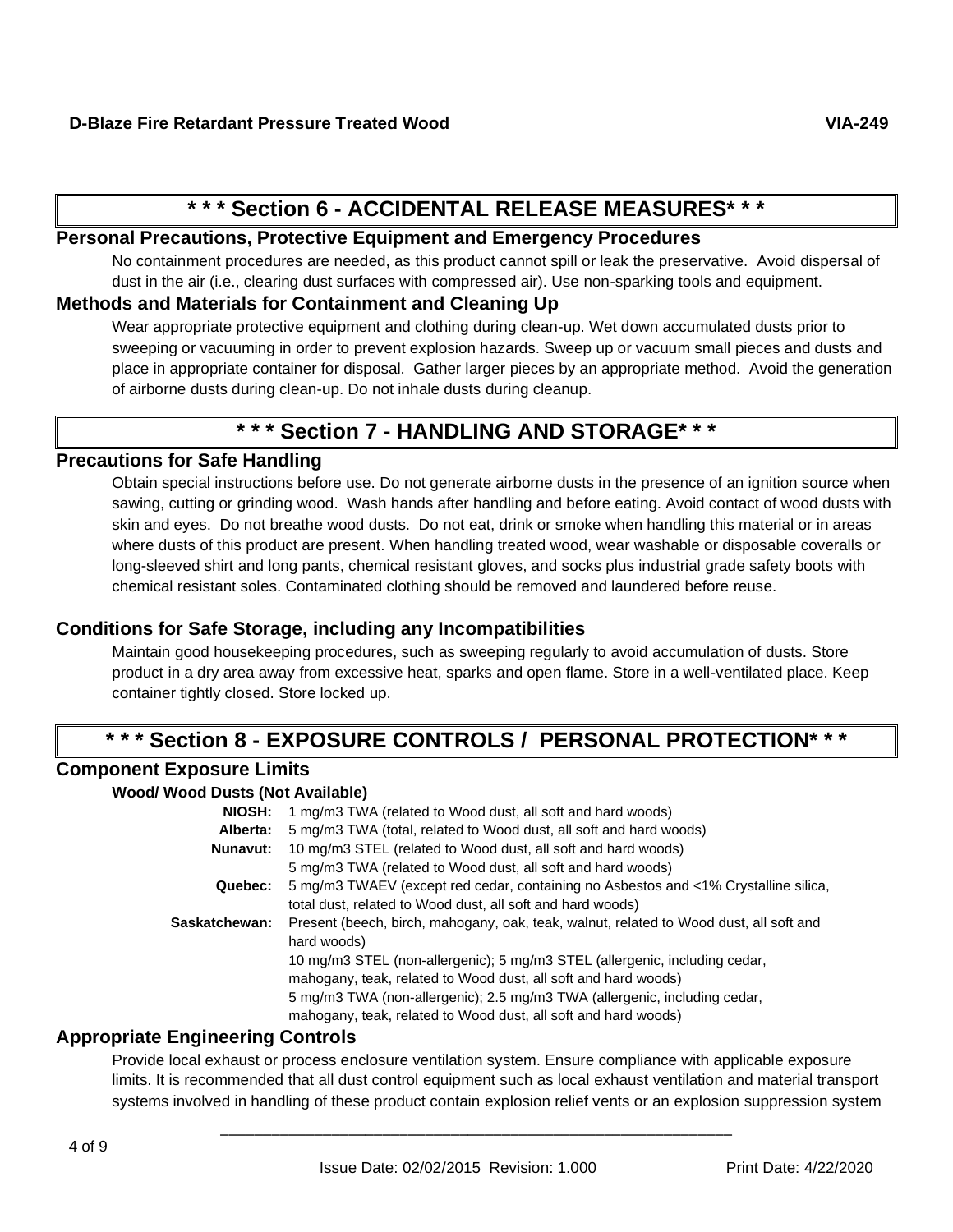or an oxygen-deficient environment. Ensure that dust-handling systems (such as exhaust ducts, dust collectors, vessels, and processing equipment) are designed in a manner to prevent the escape of dust into the work area (i.e., there is no leakage from the equipment).

## **Individual Protection Measures, such as Personal Protective Equipment**

### **Eyes/Face Protection**

Wear safety glasses with side shields when handling, cutting, sanding or grinding this material. Use a face shield during processes that may generate excessive dusts and splinters. Provide an emergency eye wash fountain in the immediate work area.

## **Skin Protection**

Wear appropriate clothing to minimize skin contact.

## **Glove Recommendations**

Wear appropriate chemical resistant gloves.

## **Respiratory Protection**

If ventilation is not sufficient to effectively prevent buildup of aerosols, mists, or dust, appropriate NIOSH respiratory protection must be provided. Respirators should be selected by and used under the direction of a trained health and safety professional following regulatory requirements found in OSHA's respirator standard (29 CFR 1910.134) and ANSI's standard for respiratory protection (Z88.2-1992). A written respiratory protection program, including provisions for medical certification, training, fit testing, exposure assessments, maintenance, inspection, cleaning, and convenient, sanitary storage must be implemented.

## **PPE Pictograms:**



# **\* \* \* Section 9 - PHYSICAL AND CHEMICAL PROPERTIES\* \* \***

| <b>Physical State:</b>            | Solid              |  |  |  |
|-----------------------------------|--------------------|--|--|--|
| Color:                            | light to dark-brow |  |  |  |
| Odor:                             | odorless           |  |  |  |
| pH:                               | Approx. 7.0        |  |  |  |
| <b>Boiling Point:</b>             | Not available      |  |  |  |
| <b>Decomposition Temperature:</b> | Not available      |  |  |  |
| LEL:                              | Not available      |  |  |  |
| <b>Vapor Pressure:</b>            | Not available      |  |  |  |
| <b>Relative Density:</b>          | Not available      |  |  |  |
| <b>Water Solubility:</b>          | Not available      |  |  |  |
| <b>Auto Ignition Temperature:</b> | Not available      |  |  |  |

**Coloring to dark-brown in the Physical Form:** solid **Odor Threshold:** Not available **Evaporation Rate:** Not available **Vapor Density (air = 1):** Not applicable **Specific Gravity (water = 1):** Not available **Coeff. Water/Oil Dist:** Not available

Appearance: light to dark-brown Solid wood. **Melting Point:** Not available **Flash Point:** Not available **UEL:** Not available **Viscosity:** Not available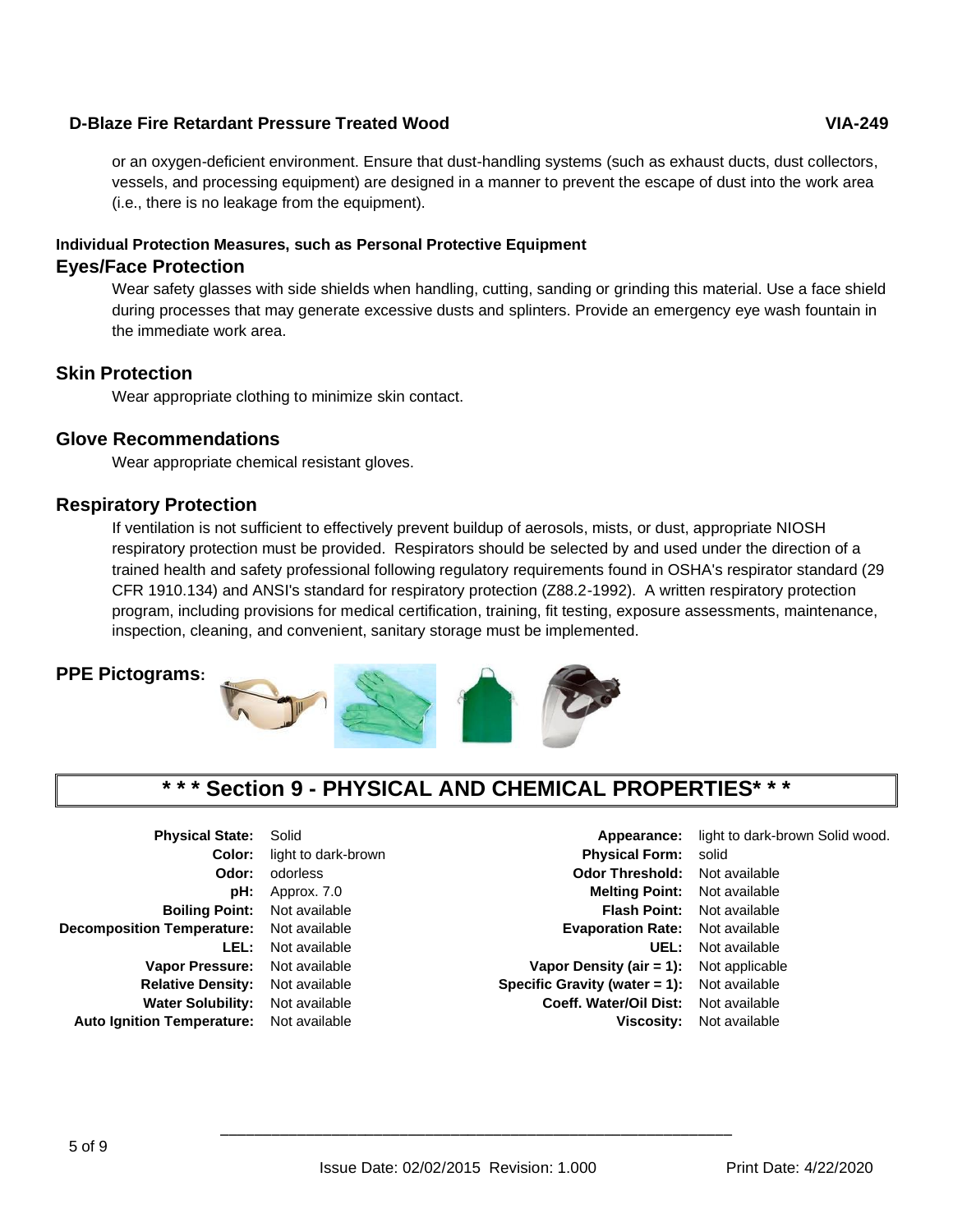# **\* \* \* Section 10 - STABILITY AND REACTIVITY\* \* \***

#### **Reactivity**

No reactivity hazard is expected.

## **Chemical Stability**

Stable under normal conditions.

#### **Possibility of Hazardous Reactions**

Hazardous polymerization will not occur.

### **Conditions to Avoid**

Avoid contact with incompatible materials. Avoid generating dust.

#### **Hazardous Decomposition**

**Combustion:** oxides of carbon, ammonium compounds, phosphorus compounds, boron compounds.

# **\* \* \* Section 11 - TOXICOLOGICAL INFORMATION\* \* \***

## **Acute Toxicity**

Acute or prolonged exposure may result in irritation of the eyes, skin, gastrointestinal tract and respiratory tract.

**Toxicity Data**: Toxicology data for components greater than 1 percent in concentration are provided below.

Toxicity data supplied by component manufacturer:

Boron Compound LD50: 45 g/kg

## **Component Analysis - LD50/LC50**

The components of this material have been reviewed in various sources and no selected endpoints have been identified.

## **Information on Likely Routes of Exposure**

## **Inhalation**

May cause respiratory tract irritation.

### **Ingestion**

May be harmful if swallowed.

#### **Skin Contact**

Exposure to dust may cause skin irritation.

#### **Eye Contact**

May cause eye irritation.

### **Immediate Effects**

Respiratory tract irritation, digestive system

## **Delayed Effects**

Reproductive effects

## **Medical Conditions Aggravated by Exposure**

No data available.

#### **Irritation/Corrosivity Data**

Skin irritation, eye irritation.

## **Respiratory Sensitization**

No data available.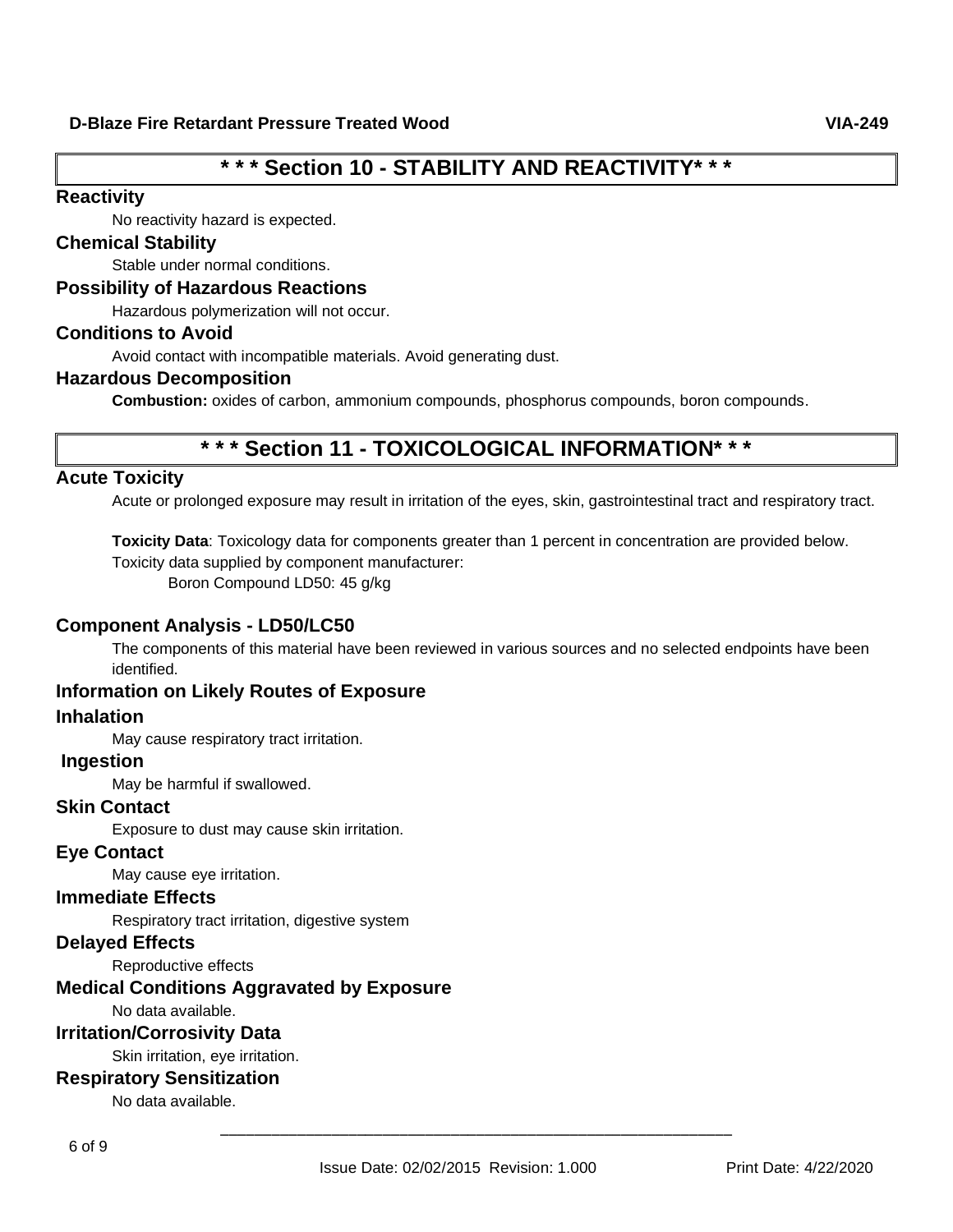### **Dermal Sensitization**

No data available.

## **Germ Cell Mutagenicity**

No data available.

## **Carcinogenicity**

## **Component Carcinogenicity**

## **Wood/ Wood Dusts (Not Available)**

- **IARC:** Monograph 100C [2012]; Monograph 62 [1995] (Group 1 (carcinogenic to humans), related to Wood dust, all soft and hard woods)
- **NTP:** Known Human Carcinogen (related to Wood dust, all soft and hard woods)
- **DFG:** Category 3B (could be carcinogenic for man, except beech and oak wood dust, related to Wood dust, all soft and hard woods)
- **OSHA:** Present (related to Wood dust, all soft and hard woods)

### **Reproductive Toxicity**

Available data characterizes components of this product as reproductive hazards.

## **Specific Target Organ Toxicity - Single Exposure**

Respiratory system.

## **Specific Target Organ Toxicity - Repeated Exposure**

No information available.

### **Aspiration Hazard**

Not expected to be an aspiration hazard.

# **\* \* \* Section 12 - ECOLOGICAL INFORMATION\* \* \***

#### **Ecotoxicity**

No information available for the product.

#### **Component Analysis - Aquatic Toxicity**

No ecotoxicity data are available for this product's components.

#### **Persistence and Degradability**

No information available for the product.

#### **Bioaccumulation Potential**

No information available for the product.

#### **Mobility in Soil**

No information available for the product.

# **\* \* \* Section 13 - DISPOSAL CONSIDERATIONS\* \* \***

#### **Disposal Methods**

Dispose of in accordance with all applicable federal, state and local regulations.

### **Disposal of Contaminated Packaging**

#### **Component Waste Numbers**

The U.S. EPA has not published waste numbers for this product's components.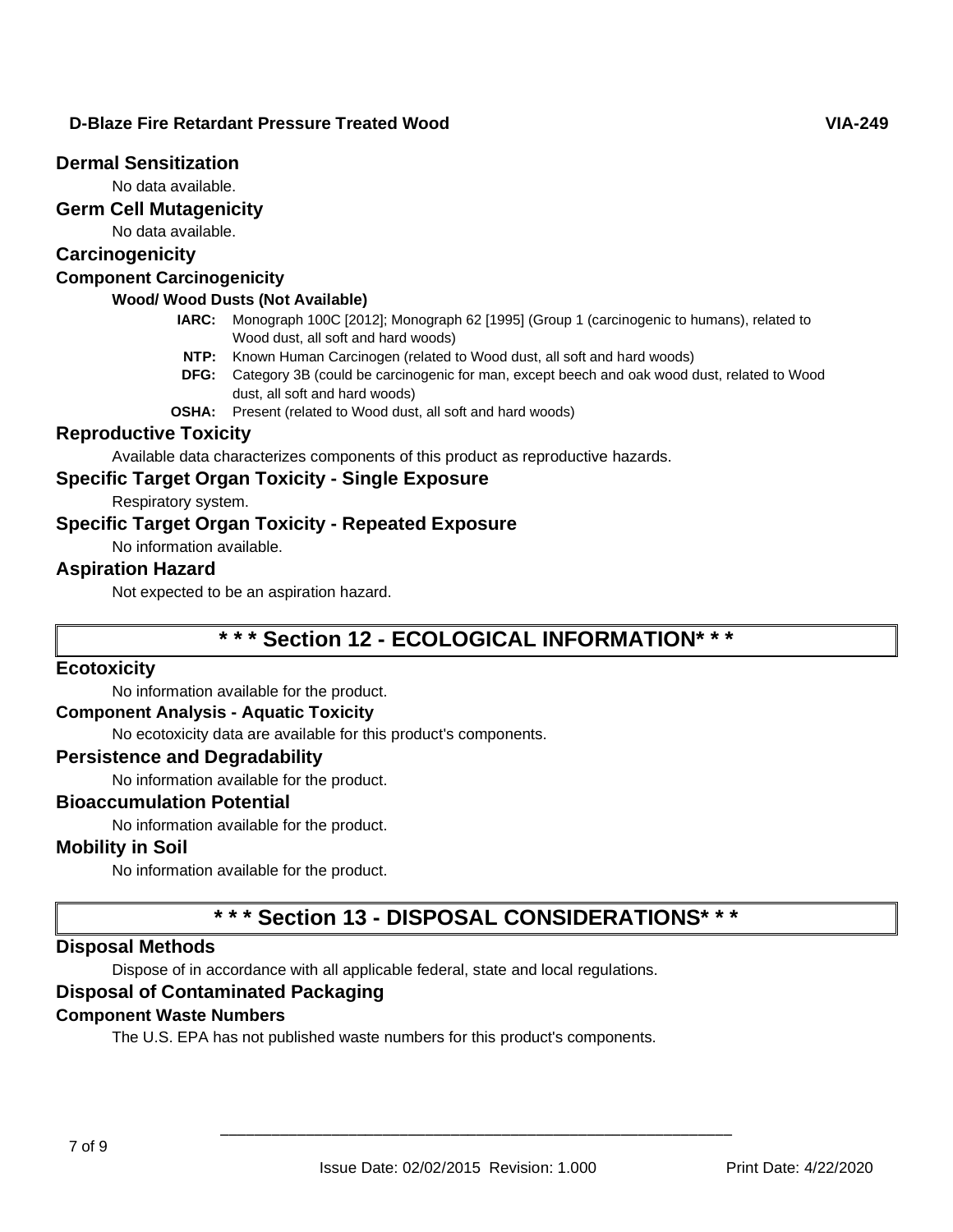# **\* \* \* Section 14 - TRANSPORT INFORMATION\* \* \***

#### **US DOT Information**

**Shipping Name:** Not regulated.

### **TDG Information**

**Shipping Name:** Not regulated.

# **\* \* \* Section 15 - REGULATORY INFORMATION\* \* \***

#### **U.S. Federal Regulations**

All components are on the U.S. EPA TSCA Inventory List.

#### **U.S. Federal Regulations**

None of this products components are listed under SARA Section 302 (40 CFR 355 Appendix A), SARA Section 311/312 (40 CFR 370.21), SARA Section 313 (40 CFR 372.65), CERCLA (40 CFR 302.4), TSCA 12(b), or require an OSHA process safety plan.

**Acute Health:** Yes **Chronic Health:** Yes **Fire:** No **Pressure:** No **Reactive:** No

#### **U.S. State Regulations**

The following components appear on one or more of the following state hazardous substances lists:

| <b>Component</b>                                             | <b>CAS</b>    | CA | MА | <b>MN</b> | <b>NJ</b> |           |
|--------------------------------------------------------------|---------------|----|----|-----------|-----------|-----------|
| Wood/ Wood Dusts (1 related to: Wood dust, all soft and hard | Not Available | No | No | Yes       | Yes       | <b>No</b> |
| woods)                                                       |               |    |    |           |           |           |

The following statement(s) are provided under the California Safe Drinking Water and Toxic Enforcement Act of 1986 (Proposition 65): WARNING! Drilling, sawing, sanding, or machining wood products generate wood dust and other substances known to the state of California to cause cancer.

State regulations may apply. Check individual state requirements.

#### **WHMIS Classification(s)**

D2A

#### **Component Analysis - Inventory**

No information is available.

# **\* \* \* Section 16 - OTHER INFORMATION\* \* \***

#### **Date of Preparation**

New SDS: 02/02/2015

## **Key / Legend**